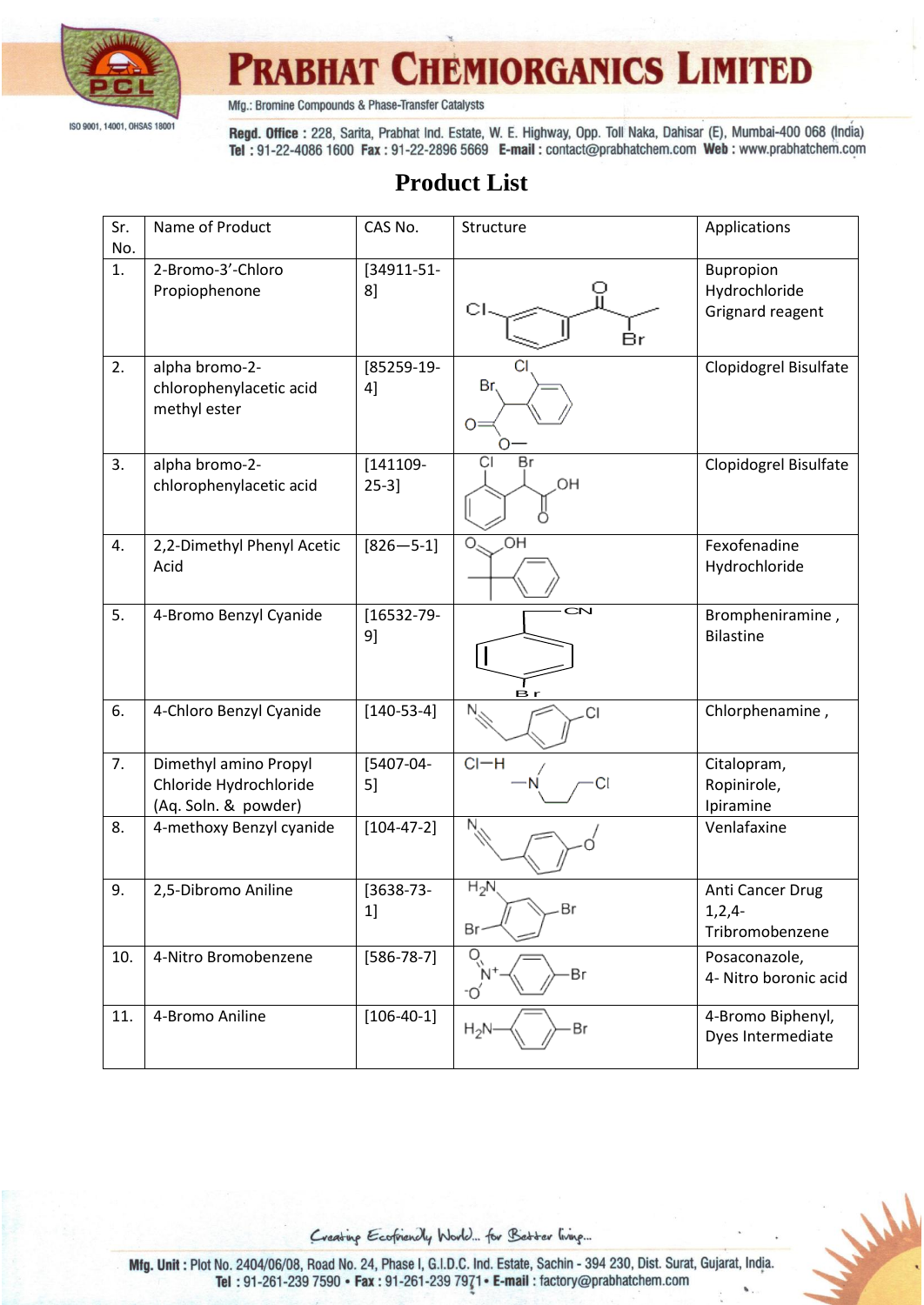

Mfg.: Bromine Compounds & Phase-Transfer Catalysts

Regd. Office: 228, Sarita, Prabhat Ind. Estate, W. E. Highway, Opp. Toll Naka, Dahisar (E), Mumbai-400 068 (India) Tel: 91-22-4086 1600 Fax: 91-22-2896 5669 E-mail: contact@prabhatchem.com Web: www.prabhatchem.com

| 12. | Tetra butyl Ammonium<br>Chloride                  | $[1643-19-$<br>2]    |              | <b>Phase Transfer</b><br>Catalyst    |
|-----|---------------------------------------------------|----------------------|--------------|--------------------------------------|
|     |                                                   |                      |              |                                      |
|     |                                                   |                      | 'N           |                                      |
|     |                                                   |                      |              |                                      |
| 13. | Tetra butyl Ammonium<br>Hydrogen sulfate          | [32503-27-<br>8      |              | <b>Phase Transfer</b><br>Catalyst    |
|     |                                                   |                      |              |                                      |
|     |                                                   |                      | $0 = S^{-}$  |                                      |
|     |                                                   |                      | OH           |                                      |
| 14. | Tetra butyl Ammonium<br>Hydroxide (40% Aq. Soln.) | $[2052 - 49 -$<br>5] |              | <b>Phase Transfer</b><br>Catalyst    |
|     |                                                   |                      | n<br>-N      |                                      |
| 15. | 3-Substituted Diphenyl<br>Amine                   | $[122-39-4]$         |              | Agro Chemicals,<br>Phenothizine base |
|     |                                                   |                      |              | Antipsychotic drug                   |
|     |                                                   |                      | NΗ           |                                      |
|     |                                                   |                      |              |                                      |
|     |                                                   |                      |              |                                      |
| 16. | 2-Chloro Phenothiazine                            | $[92-39-7]$          | S            | Chlorpromazine,                      |
|     |                                                   |                      | СI           | Perphenazine                         |
| 17. | Methyl Triphenyl<br>Phosphonium Bromide           | $[1779-49-$<br>3]    | Br           | Fredericamycin,<br>Nalmetrene,       |
|     |                                                   |                      |              | Pirbuterol HCl,                      |
|     |                                                   |                      |              | Sanilvudine,<br>Epothilone,          |
| 18. | Triphenyl Phosphonium                             | [6399-81-            |              | Patupilone<br>Various Org.           |
|     | Hydrobromide                                      | 1]                   |              | Synthesis and                        |
|     |                                                   |                      |              | brominating agent                    |
|     |                                                   |                      | <b>HBr</b>   |                                      |
| 19. | 3-Bromo Aniline                                   | $[591-19-5]$         |              | 3-Amino Biphenyl                     |
|     |                                                   |                      | Br<br>$H_2N$ |                                      |

Creating Ecofriencly World... for Better living...

Mald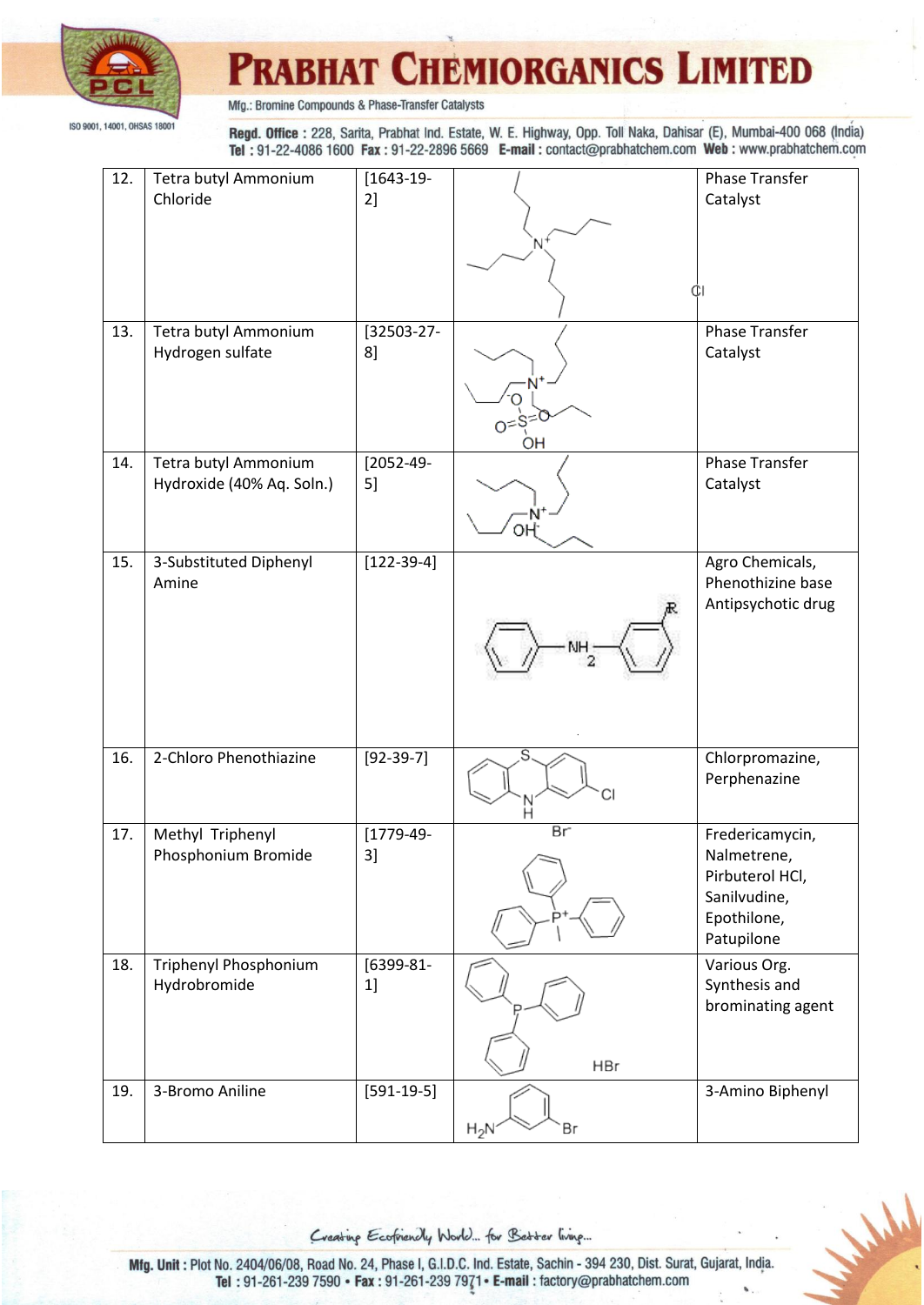

Mfg.: Bromine Compounds & Phase-Transfer Catalysts

Regd. Office: 228, Sarita, Prabhat Ind. Estate, W. E. Highway, Opp. Toll Naka, Dahisar (E), Mumbai-400 068 (India) Tel: 91-22-4086 1600 Fax: 91-22-2896 5669 E-mail: contact@prabhatchem.com Web: www.prabhatchem.com

| 20. | <b>Benzyl Bromide</b>                    | $[100-39-0]$          | Br                   | Pharmaceutical<br>Intermediate,<br>Benzyl boronic acid          |
|-----|------------------------------------------|-----------------------|----------------------|-----------------------------------------------------------------|
| 21. | Phenyl Ethyl Bromide                     | $[103-63-9]$          | Br                   | Pesticide,<br>Perfumery                                         |
| 22. | 4-Bromo Phenol                           | $[106-41-2]$          | Br<br>HO             | Adapalene                                                       |
| 23. | n-Propyl Bromide                         | $[106-94-5]$          | Br-                  | Valproic Acid                                                   |
| 24. | Cyclohexyl Bromide                       | $[108 - 85 - 0]$      | Br-                  | Cyclohexyl<br>piperazine, PB-28                                 |
| 25. | 1,3-Dibromo propane                      | $[109 - 64 - 8]$      | Br<<br>Br            | Cyclopropane,<br>Carboplatin,<br>Cyclobutane<br>carboxylic acid |
| 26. | <b>Bromo Benzene</b>                     | $[108-86-1]$          | Вr                   | Phenyl cyclidine,<br>Grignard reaction,<br>phenyl boronic acid  |
| 27. | 3-Bromo Anisole                          | [2398-37-<br>0]       | Br                   | Tramadol,<br>Tapentadol                                         |
| 28. | 4-Chloro Bromobenzene                    | $[106-39-8]$          | Br<br>CI             | Haloperidol,<br>Loperamide                                      |
| 29. | 1,4-Dibromo Benzene                      | $[106-37-6]$          | Br<br>Br             | Flecainide                                                      |
| 30. | Hydrobromic acid (33% in<br>Acetic acid) | $[10035-10-$<br>6]    | $H - Br$             | Dexamethaprim-HBr                                               |
| 31. | Hydrobromic Acid<br>Anhydrous            | $[10035-10-$<br>6     | $H - Br$             | <b>Brominating agent</b>                                        |
| 32. | 1,2-Dibromo Benzene                      | $[583 - 53 - 9]$      | Br.<br>Br            | Grignard reagent                                                |
| 33. | 2-Chloro Bromobenzene                    | $[694-80-4]$          | <b>CI</b><br>Br      | Grignard reagent                                                |
| 34. | 2,5-Dibromo Nitrobenzene                 | $[3460-18-$<br>2]     | O<br>Br<br>-Oʻ<br>Br | 1,2,4<br>Tribromobenzene                                        |
| 35. | 4-Bromo Acetophenoe                      | $[99-90-1]$           | O<br>Br              | Zimeldine,<br>$4-$<br>bromobenzylcyanide                        |
| 36. | 4-Bromo Propiophenone                    | $[10342 - 83 -$<br>3] | Вr                   | 4 Bromophenacyl<br>bromide                                      |

Creating Ecofriencly World... for Better living...

Mald

Mfg. Unit : Plot No. 2404/06/08, Road No. 24, Phase I, G.I.D.C. Ind. Estate, Sachin - 394 230, Dist. Surat, Gujarat, India. Tel: 91-261-239 7590 • Fax: 91-261-239 7971 • E-mail: factory@prabhatchem.com v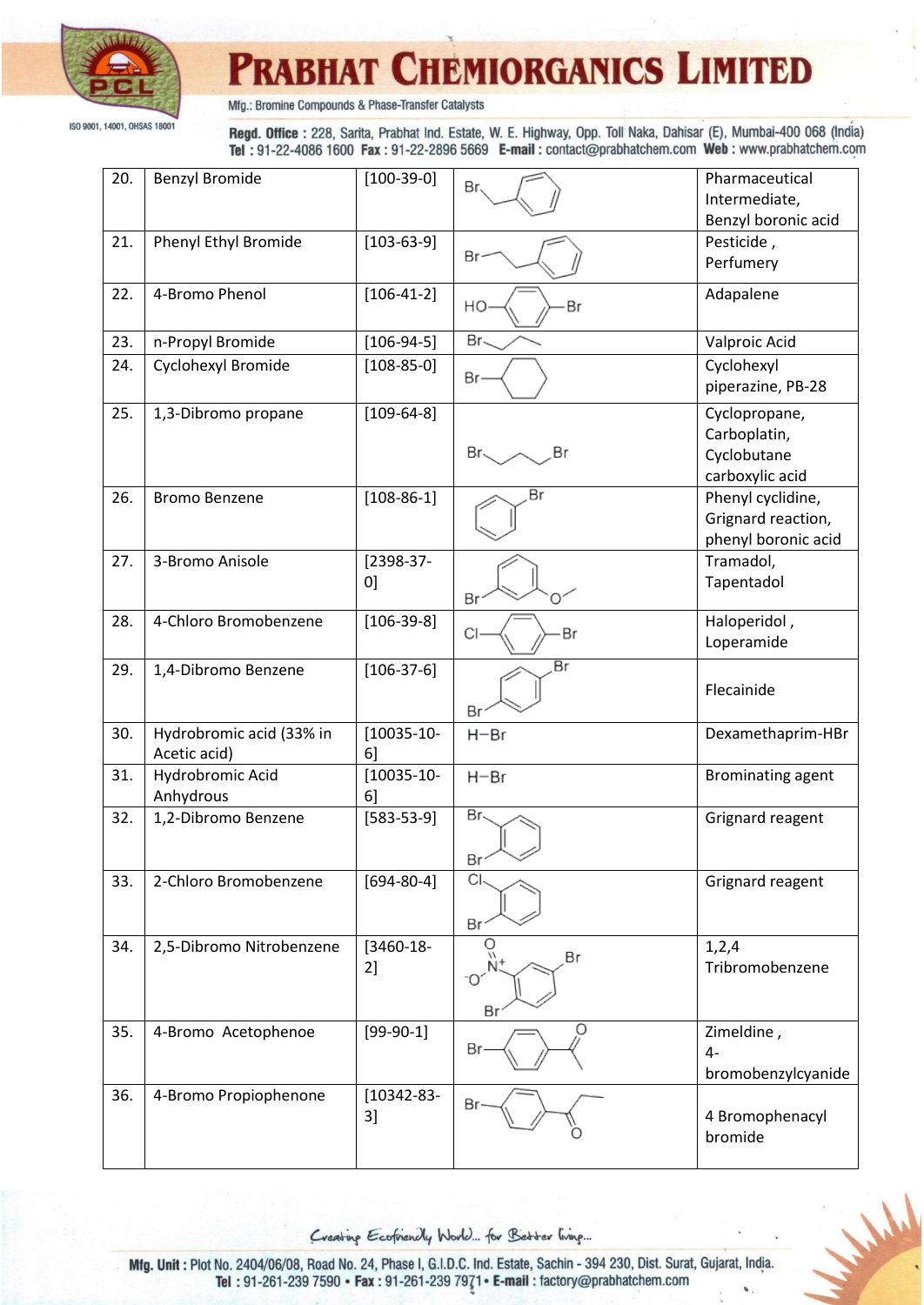

Mfg.: Bromine Compounds & Phase-Transfer Catalysts

Regd. Office: 228, Sarita, Prabhat Ind. Estate, W. E. Highway, Opp. Toll Naka, Dahisar (E), Mumbai-400 068 (India) Tel: 91-22-4086 1600 Fax: 91-22-2896 5669 E-mail: contact@prabhatchem.com Web: www.prabhatchem.com

| 37. | 1,3-Dibromo Benzene                   | $[108-36-1]$      | Br<br>Вr                                            | Grignard reagent                 |
|-----|---------------------------------------|-------------------|-----------------------------------------------------|----------------------------------|
| 38. | n-Hexyl Bromide                       | $[111-25-1]$      | Br.                                                 | Phase transfer<br>catalyst       |
| 39. | Decabromo Diphenyl Ether              | $[1163-19-$<br>5] | Br<br>Br<br>Br.<br>Br<br>Br<br>₩f<br>Вr<br>Вr<br>Вr | Pesticide                        |
| 40. | Pyridine Hydrobromide                 | [18820-82-<br>1]  | <b>HBr</b>                                          | 7 ADCA<br>,brominating agent     |
| 41. | 2-Bromo Ethylamine<br>Hydrobromide    | $[2576-47-$<br>8  | <b>HBr</b><br>$H_2N$<br>Br                          | Amino Ethylation                 |
| 42. | 3-Bromo Benzaldehyde                  | [3132-99-<br>8]   | Br                                                  | 3 formile phenyl<br>boronic acid |
| 43. | Tetra butyl Ammonium<br>Tribromide    | [38932-80-<br>8   | Вr<br>вŗ-<br>`Br                                    | <b>Brominating agent</b>         |
| 44. | 4-Bromo-2,2-<br>Diphenylbutyronitrile | [39186-58-<br>8   | Br                                                  | Loperamide                       |
| 45. | Pyridine Bromide<br>Perbromide        | [39416-48-<br>3]  | Br Br<br>Br<br><sup>+</sup> HN                      | <b>Brominating agent</b>         |
| 46. | 3-Bromo Benzoic acid                  | $[585 - 76 - 2]$  | Br<br>HÓ                                            | 3-bromobenzonitrile              |
| 47. | 4-Bromo Benzoic acid                  | $[586 - 76 - 5]$  | Br<br>НO                                            | 4-bromobenzonitrile              |
| 48. | 3-Bromo Phenol                        | $[591-20-8]$      | HO<br>Вr                                            | 3-hyroxy phenyl<br>boronic acid  |
| 49. | Sodium Bromide                        | $[7647-15-$<br>6] | <b>NaBr</b>                                         | Organic synthesis                |

Creating Ecofriencly World... for Better living...

Mald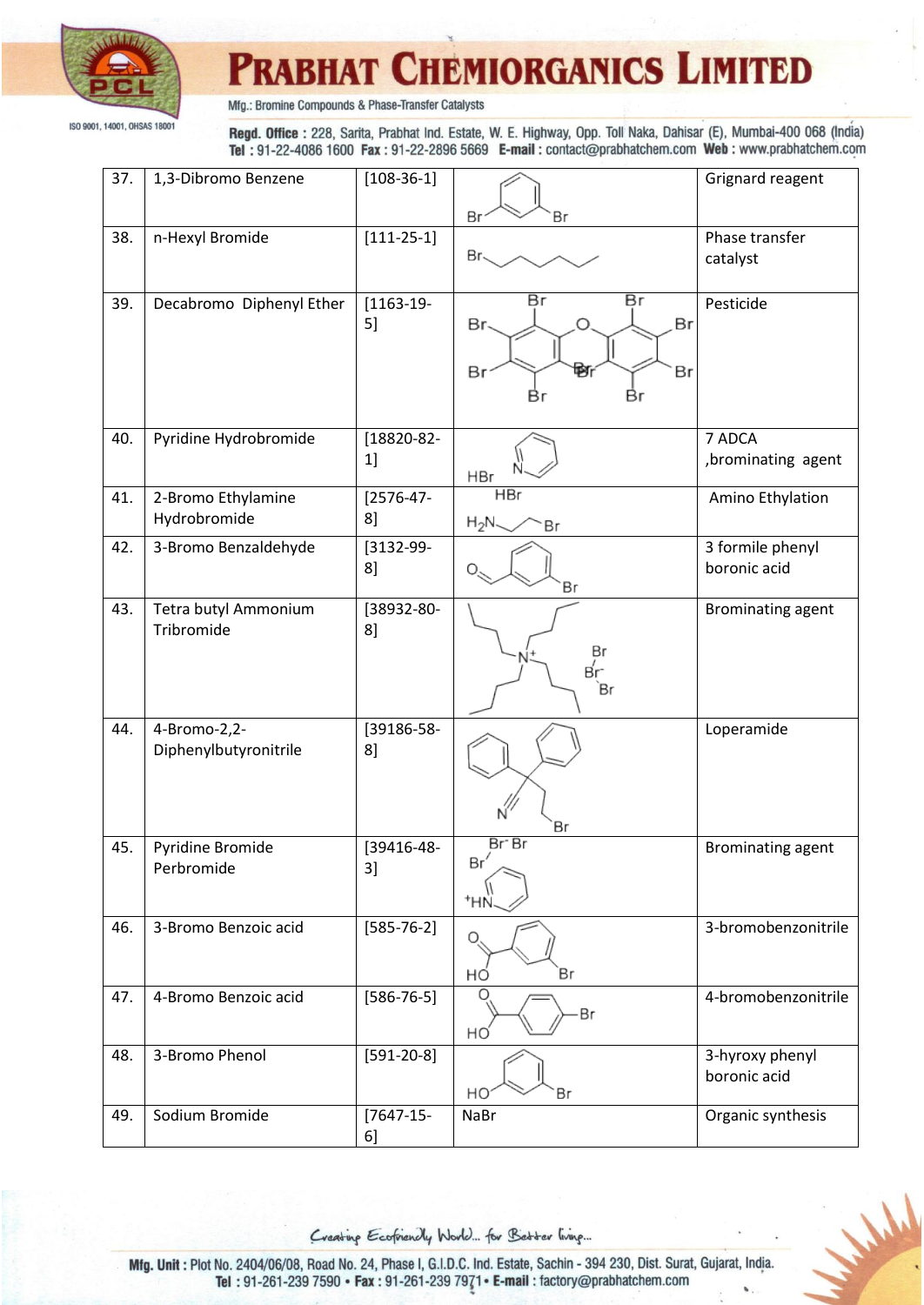

Mfg.: Bromine Compounds & Phase-Transfer Catalysts

Regd. Office: 228, Sarita, Prabhat Ind. Estate, W. E. Highway, Opp. Toll Naka, Dahisar (E), Mumbai-400 068 (India) Tel: 91-22-4086 1600 Fax: 91-22-2896 5669 E-mail: contact@prabhatchem.com Web: www.prabhatchem.com

| 50. | 2-Bromo Benzoic acid                          | $[88-65-3]$        | Ω<br>HO<br>Βı                                               | Organic synthesis,<br>2-bromo<br>benzonitrile                       |
|-----|-----------------------------------------------|--------------------|-------------------------------------------------------------|---------------------------------------------------------------------|
| 51. | 3-Bromo Toluene                               | $[591-17-3]$       | Br                                                          | 3-methyl boronic<br>acid                                            |
| 52. | Iso Butyl Bromide                             | $[78 - 77 - 3]$    | Br                                                          | Organic synthesis                                                   |
| 53. | <b>Tetrapropyl Ammonium</b><br><b>Bromide</b> | $[1941-30-$<br>6]  | Br <sup>-</sup><br>N+                                       | Phase transfer<br>catalyst                                          |
| 54. | Tri Ethyl Benzyl Ammonium<br>Chloride         | $[56-37-1]$        | $Cl-$                                                       | Phase transfer<br>catalyst                                          |
| 55. | Calcium Bromide                               | $[7789-41-$<br>5]  | Br<br>CaBr                                                  | Oil filling                                                         |
| 56. | Magnesium Bromide                             | $[13446-53-$<br>2] | $H_2O$ $H_2O$ $H_2O$<br>Br-Mg-Br<br>$H_2O$<br>$H_2O$ $H_2O$ | Organic synthesis                                                   |
| 57. | Zinc Bromide                                  | [7699-45-<br>8     | Br<br>$Br - Zn$                                             | Organic synthesis                                                   |
| 58. | Phosphorous Tribromide                        | $[7789-60-$<br>8   | Br<br>$Br - R$<br>Br                                        | <b>Brominating agent</b>                                            |
| 59. | 4-Bromo Phenylacyl<br><b>Bromide</b>          | $[99 - 73 - 0]$    | Br-<br>Br<br>ó'                                             | Organic synthesis                                                   |
| 60. | 3-Bromo Nitrobenzene                          | $[585 - 79 - 5]$   | Вr                                                          | 3-nitro phenyl<br>boronic acid                                      |
| 61. | 1-Bromo-3-Chloro Propane                      | $[109 - 70 - 6]$   | Br                                                          | Acetophenazine,<br>Carfenazine,<br>Cisapride,<br>Dilazep, Verapamil |
| 62. | Cetrimide                                     | $[138-32-9]$       | Br <sup>-</sup>                                             | Phase transfer<br>catalyst                                          |

Creating Ecofriencly World... for Better living...

Mald

Mfg. Unit : Plot No. 2404/06/08, Road No. 24, Phase I, G.I.D.C. Ind. Estate, Sachin - 394 230, Dist. Surat, Gujarat, India. Tel: 91-261-239 7590 • Fax: 91-261-239 7971 • E-mail: factory@prabhatchem.com v